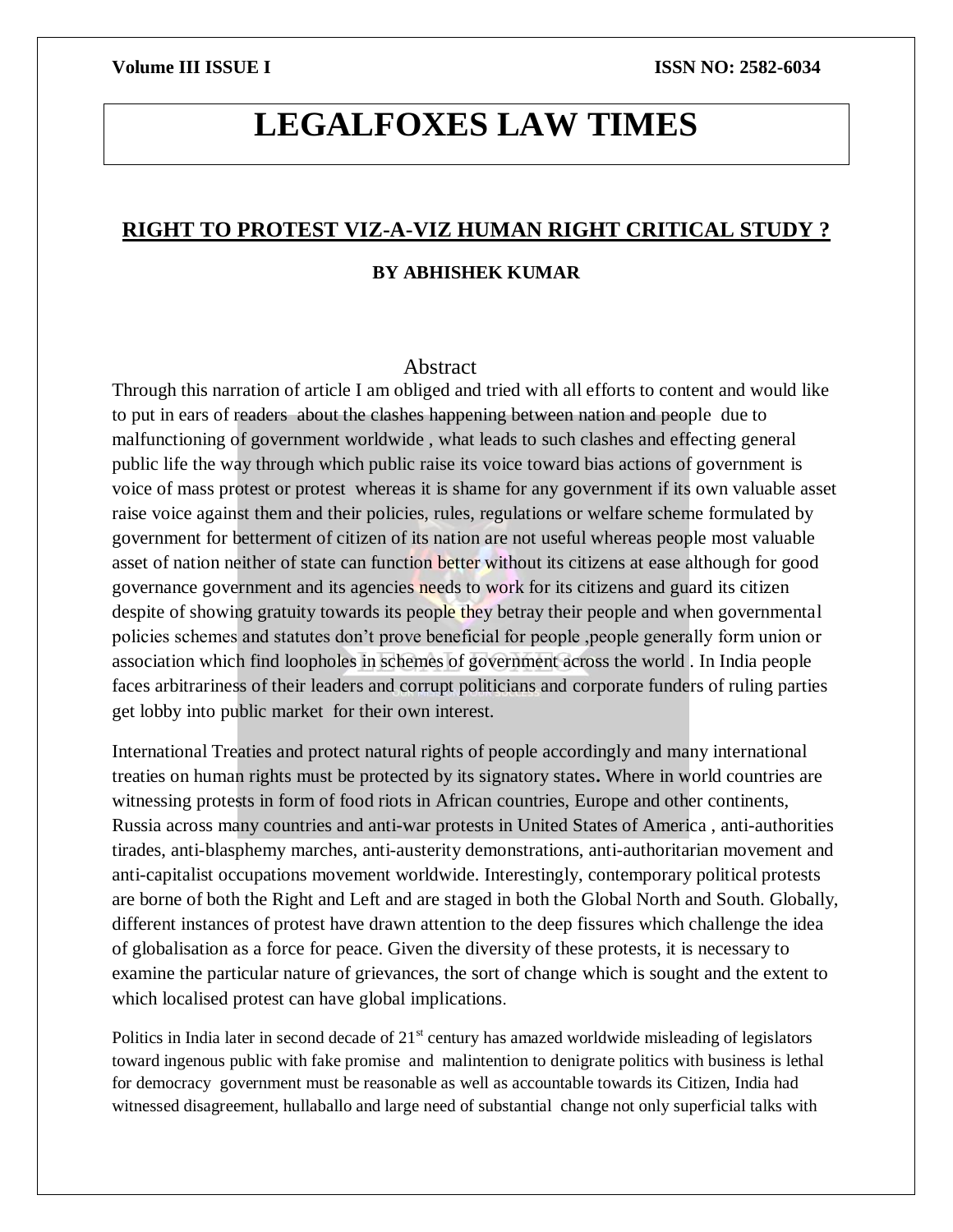promises and securing devilish corporate and great giving backs to from crook political leader to their corporate friends NO dealing with transparency of economical condition of nation and these mystery giving back through leaders to their corporate friend is misguidance to innocent citizen is harm for democracy; loss of opportunity to fulfill duties by sincere public servants due to interference of political crook leaders in office work for political benefit or their party benefit, capturing on election both other malpractices in election putting nose in judiciary by political superior, over harassed judicial staff failure in delivery of justice system and redress violation of crucial rights.

### \*Right to protest general overview

"If the deaf have to hear, the sound has to be very loud" – Bhagat Singh

In general terms right to protest is performed by public to show their disagreements with government superiors, In democratic societies peaceful assembly is essential or one of the foundation of democratic society and an contraption by which people revolt against or bring before their need, raise voice in front of dumb authorities to bring change in society when their natural right is in danger peacefully people can form association with common goal to fulfill in private or public or gather together in public or privately, to act against any discrimination or cruelty. Right to Freedom of Peaceful Assembly is natural right guarded by many important International Treaties and Treaty bodies likewise Human Rights Committee(HRC), Committee on Economic, Social and Cultural Right(CESCR), Committee on the Elimination of Racial Discrimination(CERD), Committee on the Elimination of Discrimination against Women(CEDAW), Committee on Right of Child(CRC)<sup>(3)</sup> Articles in mentioned treaties acts as guardian of each individual of signatory country and guard this natural right, further gives security from discrimination, opportunity to minority and unmarginalized sectors of society in case they feel discomfort. "Non-violent participation in public affairs and equal political participation and steps to overcome those challenges<sup>"(3)</sup> and strengthen issue of public interest. Non-violent public assemblies plays key role in social change and generally when people gather for any motive or point out lacunae in governmental schemes these gathering may be called protest but these also gives accounts of public bodies, governmental bodies and corporate functioning and become useful, public protest to bring up their demands and their right when they have been deprived of fundamental human right. Right to Freedom of expression and peaceful assembly must be provided to all citizens and must not be hampered

 Many political tactics are played by leaders in power to save their political carrier and weaken their voice of protest, some protest become social movement like struggle of India for independence not only India worldwide British Empire Infact , United states of America is born from protest and it will not be wrong to say that protest is in DNA of America whether against East India company or against slavery, whether rights of Anglo-American civil rights recently against racism people protested peacefully and LGBTQ mass protest etcetera, above mentioned each protests fulfilled its purpose and brought social change neither without casualties or great massacres . Arab spring is set example of why authoritarian state hates right to freedom of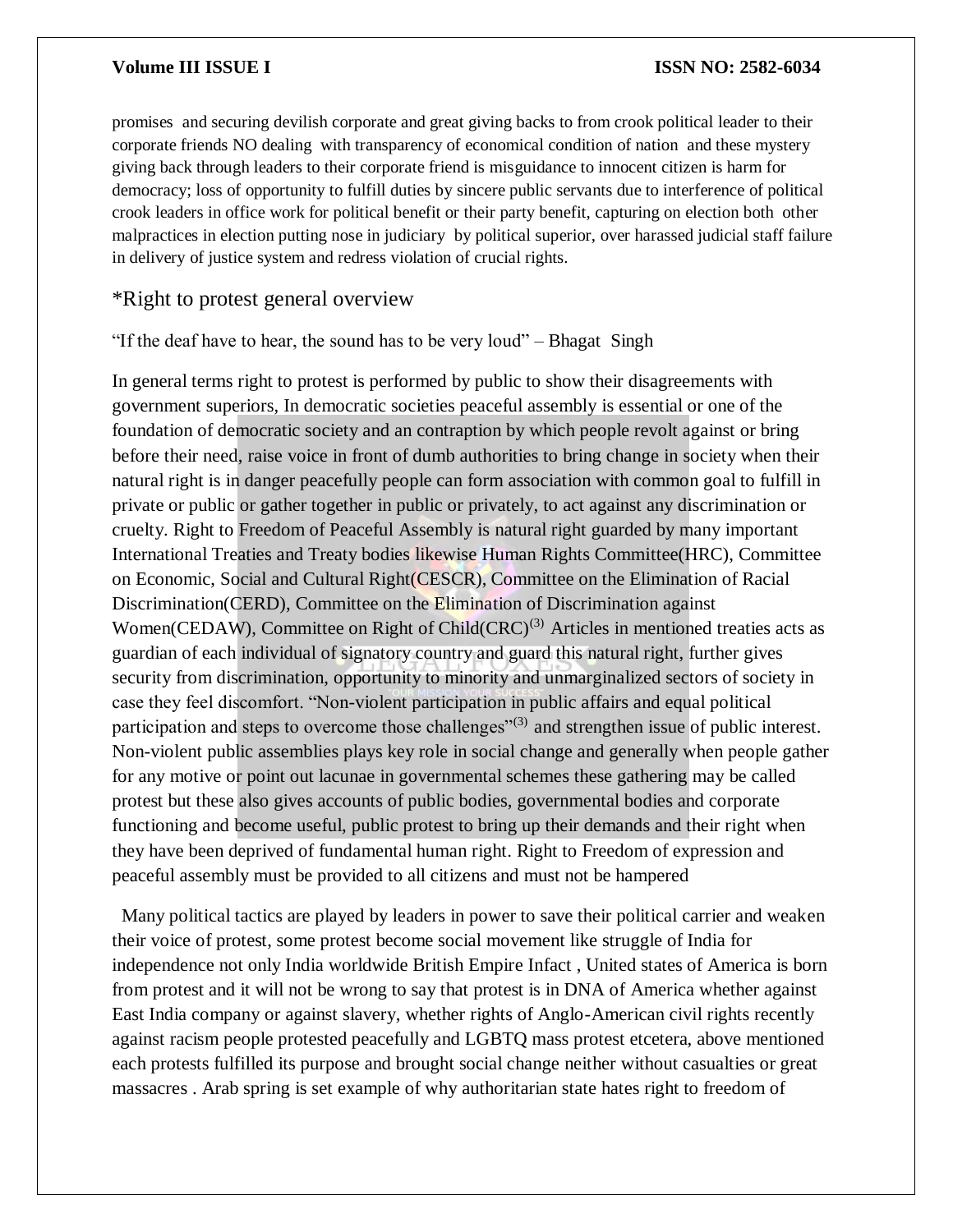Expression and peaceful assembly nevertheless protest against China in Hong Kong there are accusations on Chinese government by people of Hong Kong and turning of protest into violent act by police authorities is extremely unpleasant sagging people from protest sites causes repulsion against humans natural rights in the history of Hong Kong after arrangements between Britain and China and recently Hong Kong protests began out in 2019 April when extradition bill was triggered though it was withdrawn in September but protest continued as protesters were in fear that bill could be revived police shot one 18 years old in chest as protesters fought back officers on 1 October clashes among police and grown to be increasing in number of violence with police authority firing stay bullets and demonstrators attacking police authority with petrol bombs the invoice turned into withdrawn in September and now call for complete democracy and inquiry and International peace keeping bodies must interfere into and ensure freedom and safety to people demanding for human right and demolish "one country, two systems" arrangement between china and Britain  $(4)$  farmers in European countries are protesting for new agricultural policies.

#### \*status of right to protest in India

World's largest democracy have crucial history in protest of independence from British colony and even from more than 70 years of independence the welfare and security of citizen and democracy is at high risk by their own statespersons and in every sort lapse of time country witness mass protest for instance chipko movement(1973) to Anna hazare's fight against corruption and yet corruption did not extinct as far as security of people mass rape in twin village of Kashmir valley kunan and poshpora is horrid example of own security forces , 2012 December 21 in capital young girl was brutal raped popularly nirbhaya rape case promises of security of women is still is still unsettle after 2012 the index of crime against women is rising according to 2019 annual report of National Crime Records Bureau on an average 88 cases daily 32033 rape cases were recorded as violence against women is not concerned by authorities the protest against brutal rape of 2012 became mass protest as being supported by different states and protesters were baton charged instead of their peaceful assemblance at India gate the question of concern is are the rights of citizens guarded and protected as Free Speech and Expression is fundamental right of citizens as protected by Constitution of India under Article 19(1)(a) with certain reasonable restrictions in Article 19(2) which does not directly provide Right to Protest but this art. Comes within golden triangle of fundamental rights of citizens Art. 19 protects certain rights regarding to freedom of speech and expression; to assemble without arms and peaceably; to form union or association indirectly provides right to protest and India being signatory country of United Nations it has obligations towards its treaties

International aspect and before independence struggle of India for independence Mohandas Gandhi in 1917 built strong root to independence through peaceful protest and many independence fighters in their regions started joining his movement as farmers all over country were in suffering and were forced for plantation of indigo it will not be wrong to say history repeats itself 26 November 2020 Farmers from many states brought their protest to capital many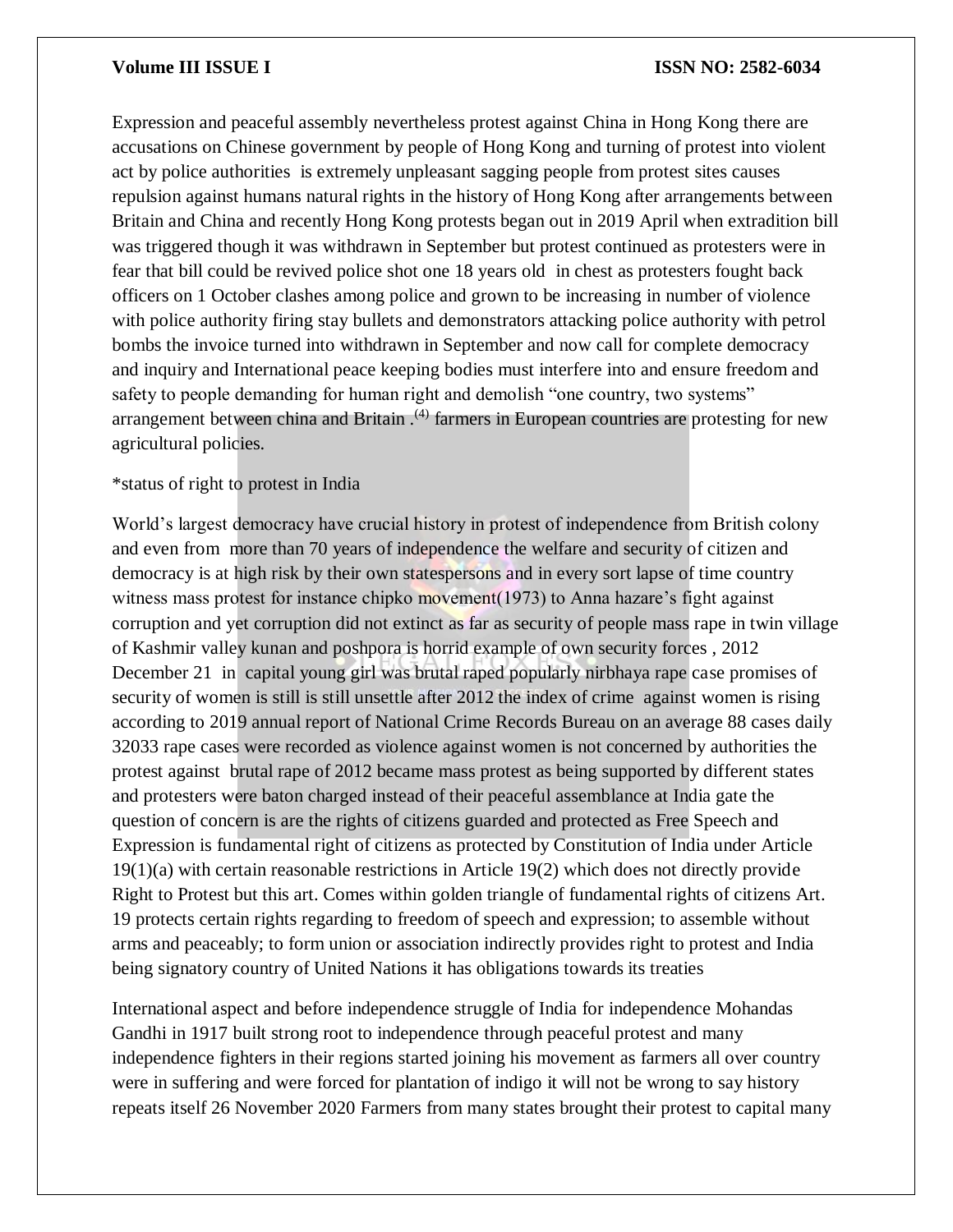states Farmers Association and Union leaders of farmers representing their voice through peaceful protest against three Agricultural Reform Bills passed during pandemic ongoing over world and Indian parliament's passed are namely:

1. The Farmers' Produce Trade and Commerce (Promotion and Facilation) Bill,2020

2. The Farmers (Empowerment and Protection) Agreement of Price Assurance and Farm Services bill, 2020

3. The Essential Commodities (Amendment) Bill, 2020

On 5th June 2020, these three above mentioned bills aimed transformation in Agricultural sector and raising income of farmers and proving inter-state trade and intra-state trade and to which farmers of majorly from agricultural state of India opposed bill and protested and ongoing peaceful protest ;

\*Right to Protest as Human Right –

Article 21 of the International Convention on Civil and Political Rights(ICCPR) the Right of Peaceful Assembly Article 20(1) of Universal Declaration on Human Rights and many important treaties and convention guard right to peaceful assembly in case of issue regarded their human right on International Standards protects Right to freedom of peaceful assembly and of association , there is nowhere directly mentioned right to protest as human right but indirectly the right to freedom of association, peaceful assembly and expression are recognized by several international treaties and conventions and these rights indirectly gives human right to protest against in case where there human right is in danger these conventions and treaties are guardian of human right at international level United Nation Commission of Human Right body of United nation established by United Nation to guard human rights globally and right to protest as human right must be protected without discrimination on basis of race, caste , religion, sex, language, social origin additionally, where Law of Land collapses with right to protest ambiguous provisions of Law of Land must be interpreted in such a manner allowing protesters police protection and states should without any discrimination allow peaceful protest it is necessary for state to provide necessary support and sufficient protection and other authorities must be involved in managing protest. Right to protest is indefeasible human right a right that can not be lost or be hampered right to protest is Human right and anyone can participate or protest provided that is lawful and for lawful purpose. All protests should be presumed to be lawful and broad interpretation of term peaceful must be afforded to protestors. Protests should be facilitated within sight and sound of their target and no person should be held criminally, civilly, or administratively responsible on mere act of organising or participating in protest on certain reasonable or limited restrictions can be applied to protestors and those restriction must be applied only if protestors involve with right of non-protestors as right of movement and others fundamental rights and such restrictions must be lawful, necessary, appropriate and be carried out without any discrimination charge to impose limitation is upon authority like administrative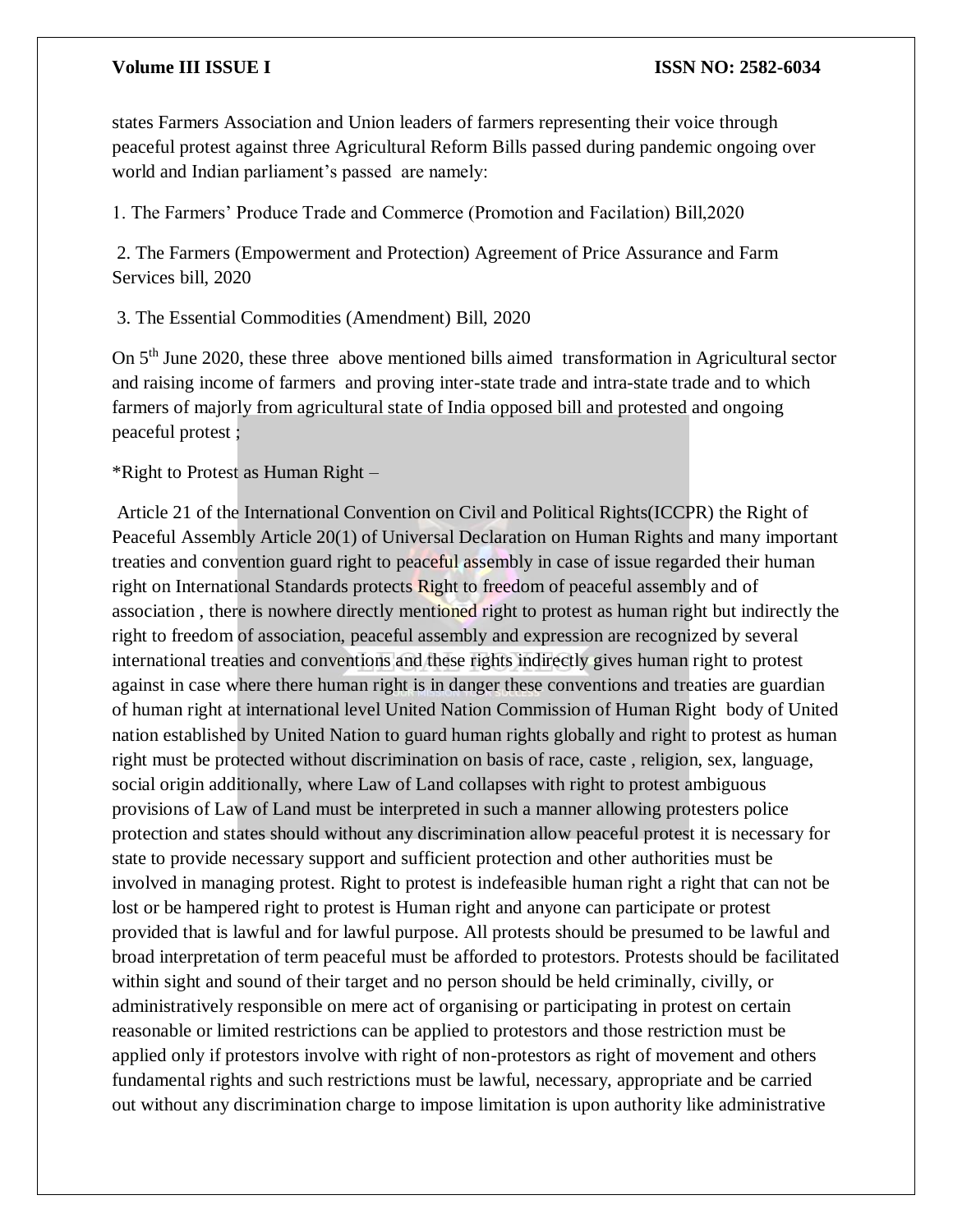authority of state including police where protestors are restricted by limitations they must be provided with judicial review or tribunal for enforcement of their right and court or tribunals must be unbias in nature $(5)$ 

The right to protest is key to find lacunae in democracy. Democracy is direct self-government over all the people, by all the people and for all the people<sup> $(6)$ </sup> as protest is medium of awareness for people and among people to communicate to government about their issues toward their functioning and can question at their safety, liberty, freedom in unacceptable situations and claim socio-economical and political change protest make change happen and India has remarkable history in protest pre-independence and post-independence "Non-violence is the greatest force at the disposal of mankind. It is mightier than the mightiest weapon of destruction devised by ingenuity of man."<sup>(7)</sup> In fact, United nation International Day of Non-violence is celebrated in honor of his birth on 2<sup>nd</sup> October. In 1906 Mohandas Gandhi's first non-violence movement against racist government in East Africa and in 1917 in India he was peaceful protestor whereas into struggle of independence India witnessed violent protests and non-violence as they were also necessary for situation of country. Therefore protest is indefeasible human right worldwide and must be protected by obligatory states where protest happens safeguarding right to protest without any discrimination for functioning and providing privilege of democracy and liberty states must provide and protect individual freedom and uplift equality among all as it is most suitable for functioning of governance to counter the concentration of power in the hands of few and prevent abuse of human right that ensues therefrom<sup>(8)</sup>, the muse of recognizing and pioneering human right in democracy unearth its roots in early nineteenth century during motion to abolish the transatlantic slave trade, which operated alongside as status quo in democratic states and resolution of countries dealing with elimination of hunger, poverty, discrimination of any kind led to innovation toward humanity in era of post world war .

\*Right to protest is fundamental right-

Many International treaties and law mentions provision recognising right to freedom of peaceful assembly as fundamental right without interference in liberty of other individuals right throughout world. Right to protest in inalienable fundamental right in India post independence it witnessed 40 historic protests majorly all over country<sup>(9)</sup> Anti-corruption movement 2011 and Farmers protest ongoing it will not be wrong to say history repeats itself and struggle of independence from colonial with all type of protest violent as well as non-violent protest occurred as of voice of free India: with this context at the drafting of Constitution of India citizen of country are guaranteed with indefeasible Fundamental Right in the basic structure of constitution no right granted in part 3 of Constitution of India can be hampered this part provided protection to citizen and allows for remedies in case their right is violated whereas all right are essential, but amongst all, Article 19 of the Constitution of India the right to freedom of speech and expression , freedom to assemble peacefully, freedom to form association which in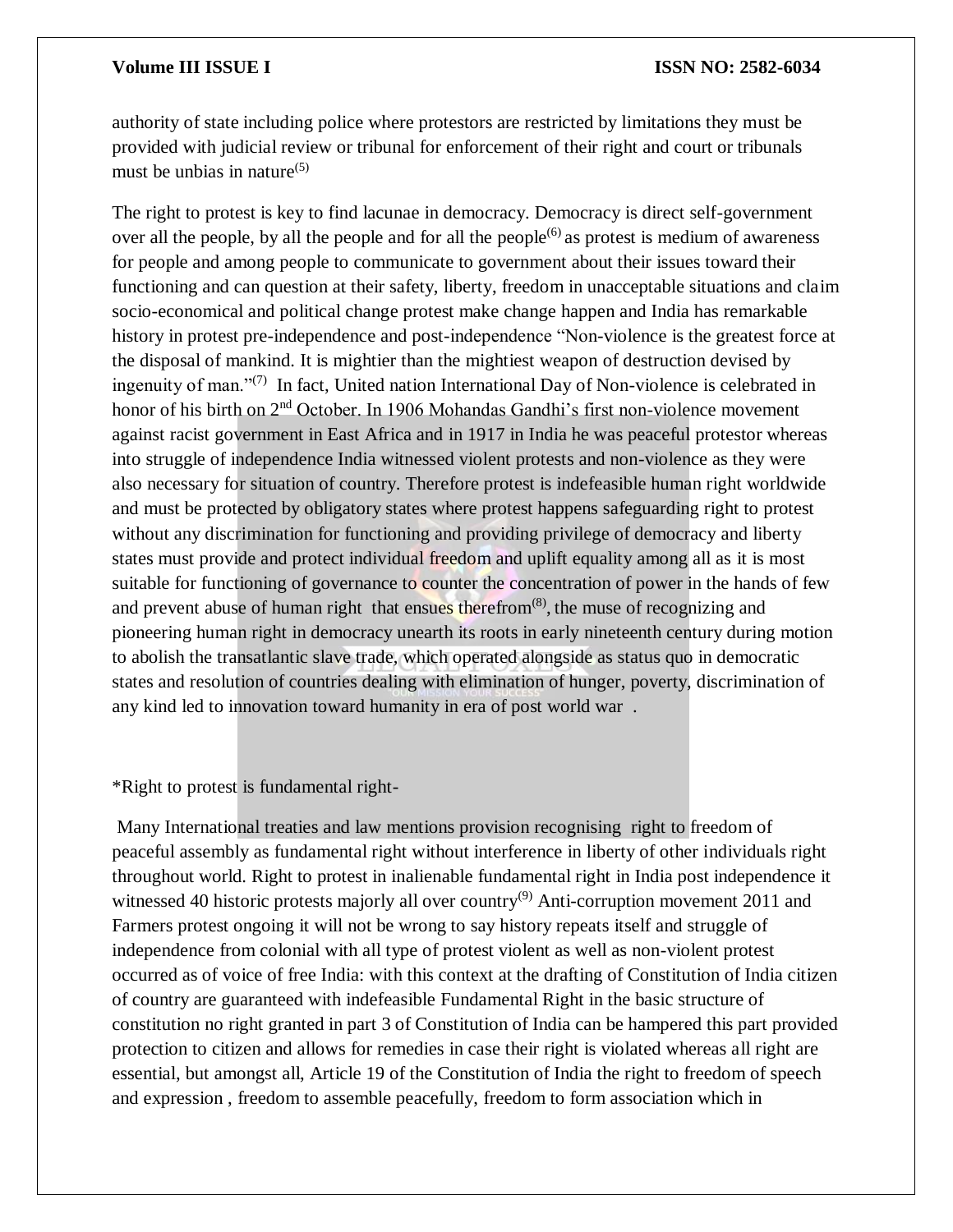somewhere regulates right to protest as fundamental right of citizen and guard the basic structure of soul of constitution.

#### \*Case laws

In Re: Ramlila Maidan Incident V.The Union of India &bears, (2012) 5 SCC 1, 2012 AIR SCW 3660 Supreme court took suo moto, when government imposed section 144 of the Code of Criminal Procedure,1973 and attempted to suppress a peaceful crowd of sleeping protest in ramlila maidan court held passing such orders did not only breached fundamental right of peaceful protest but also violated contemplation of reasonable restriction in Article 19(2) and 19(3). Further court said there was no imminent need to intervene and therefore restriction imposed of section 144 was unreasonable. The court accordingly ordered for criminal cases to be instituted against both member of protest and police personnel who indulged in destruction of property and against police personnel for using excessive force and said ,'Citizens have fundamental right to assemble and peaceful protest that cannot be removed from arbitrary executive or legislative action.'

In Maneka Gandhi V. Union of India, 1978 AIR 597, 1978 SCR(2) 621

Justice Bhagwati observed, 'if democracy means the government of the people, on the part of the people, it is obvious that every citizen must have right to participate in democratic process & allow him to intelligently exercise their rights to make choice, a free and general discussion of public issues is absolutely essential.'

### Conclusion-

## LEGAL FOXES<sup>.</sup>

Right to protest is heart and soul of democracy whereas democratic government is elected by people, for the people and to report the misconduct of government and its agencies voice of people in form of peaceful protest it is key for democracy and if right to protest peacefully is absent in democracy or is violated it is danger for citizens security and imbalance in society in free democratic society right to protest is granted to citizen and Indian democracy grants fundamental right to gather peacefully without arms or weapons and not in condition for unfair means or to abuse protest while this is also duty of government to guard protest from violent acts on other hand its job of state to bring balance between society and can impose reasonable restriction in case necessary, this is duty of citizen to accept policy of government and obey law and order but where those polices or law violates or hampers basic human right of its own people they have right to protest and raise their demand in front of government and government must be obligatory toward need of people instead of their own personal welfare. So lastly I would conclude right to protest is human right whether democratic or authoritarian state as no human being must be deprived of their freedom, liberty, security and dignity.